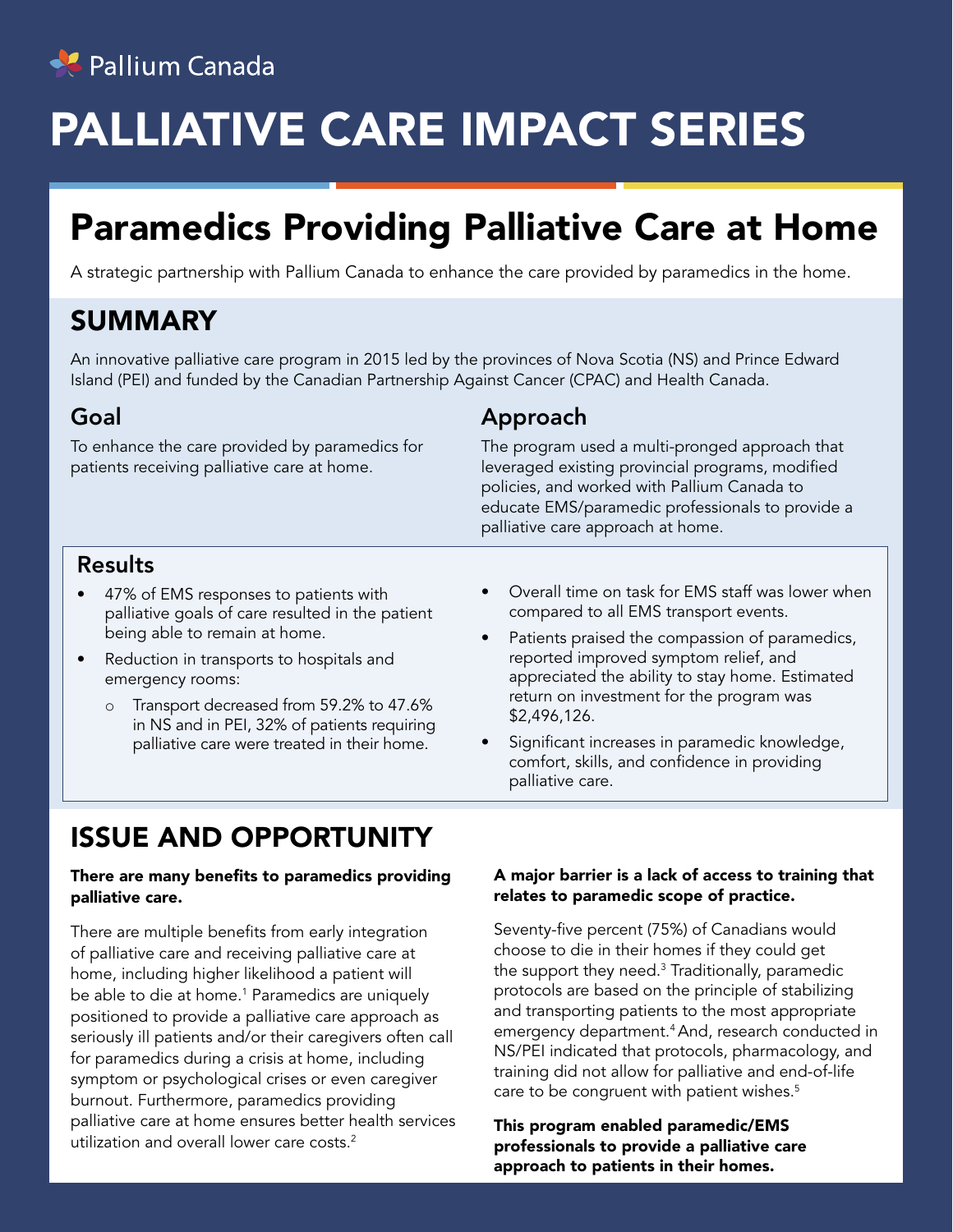## WHO WAS INVOLVED

# GOAL & DESIRED **OUTCOMES**

- Nova Scotia Emergency Health Services (EHS), Nova Scotia Department of Health and Wellness, Cancer Care Nova Scotia (now part of Nova Scotia Health), Dalhousie University, Emergency Medical Care Inc., Health PEI, and Island EMS (PEI).
- The Paramedics Providing Palliative Care at Home program was funded in NS/PEI by CPAC and Health Canada.
- Pallium Canada was a key strategic partner and supported identification of competencies to provide a palliative care approach, curriculum development and instructional design, facilitator training, and information technology and analytics support.

To enhance the care provided by paramedics for patients receiving palliative care at home.

Desired outcomes:

- 1. Enhanced care provided by paramedics for patients receiving palliative care in the home
- 2. Improved access to palliative care supports at home regardless of location or time of day
- 3. Enhanced palliative and end-of-life experience for patients and their families
- 4. Reduced emergency department transfers
- 5. Improved paramedic competencies and confidence in the provision of a palliative care approach

# APPROACH

The approach utilized pre-existing programs and tools alongside tailored education for EMS/ paramedic professionals.

### Clinical Practice Guideline (CPG):

Implementation of a provincial CPG for paramedics responding to patients receiving palliative care at home.

#### LEAP Paramedic Education:

Development of palliative care education for paramedic/EMS professionals. All ground ambulance paramedics in NS and PEI completed Learning Essential Approaches to Palliative Care (LEAP) Paramedic in 2015—co-developed by a multidisciplinary team of paramedics, paramedic educators, emergency physicians, palliative care physicians who are also emergency medicine specialists, and paramedic leaders.

#### Expanding the Special Patient Program (SPP):

An existing program of NS EHS was expanded to include patients receiving palliative care so that patient-specific care instructions are accessible to paramedics at the time of a 911 call.

# PALLIUM CANADA'S ROLE

- CIHI, Access to Palliative Care in Canada, 2018
- <sup>2</sup> Bakitas et al. 2009, Temel et al. 2010, Rabow et al. 2004, Brumley et al. 2007, Casarett et al., 2008, Gade et al. 2008, Zimmerman et al. 2014
- <sup>3</sup> Canadian Hospice Palliative Care Association. What Canadians
- Providing Palliative Care at Home Program.
- receiving palliative care in NS
- <sup>6</sup> Carter AJE, Arab M, Harrison M, Goldstein J, Stewart B, Lecours M, Sullivan J, Villard C, Crowell W, Houde K, Jensen JL, Downer K, Pereira J. Paramedics providing palliative care at home: A mixed-methods exploration of patient and family satisfaction and paramedic comfort and confidence. CJEM. 2019 Jul;21(4):513-522. doi: 10.1017/cem.2018.497. Epub 2019 Feb 11. PMID: 30739628.

As a strategic partner, Pallium provided solutions to the program to build capacity, identify paramedic palliative care competencies, and support largescale implementation to transform EMS/paramedic practice.

### Build capacity

Pallium led the development of a LEAP Paramedic course for this program, with case studies and examples contextualized to the EMS setting. Pallium trained 20 paramedic/EMS professionals from NS and PEI to be able to teach the curriculum to their peers.

## Identify competencies

Pallium conducted focus groups to understand and codify paramedic scopes of practice and the realities of this unique practice setting and then mapped these to palliative care competencies for paramedics.

#### Support implementation

Pallium worked with project partners to develop a train-the-trainer program; applied a quality improvement rapid prototyping approach to support roll-out and made ongoing improvements to the courseware; and provided technology support for course delivery.

# LET'S CONNECT

This is just one example of how we have helped our partners drive innovation and achieve impact. Connect with us to bring this innovative practice to your community:

info@pallium.ca 1-833-888-LEAP (5327) pallium.ca

## ABOUT PALLIUM CANADA

Pallium Canada is a national, evidence-based organization focused on building professional and community capacity to help improve the quality and accessibility of palliative care in Canada. Pallium Canada is funded mainly by Health Canada.